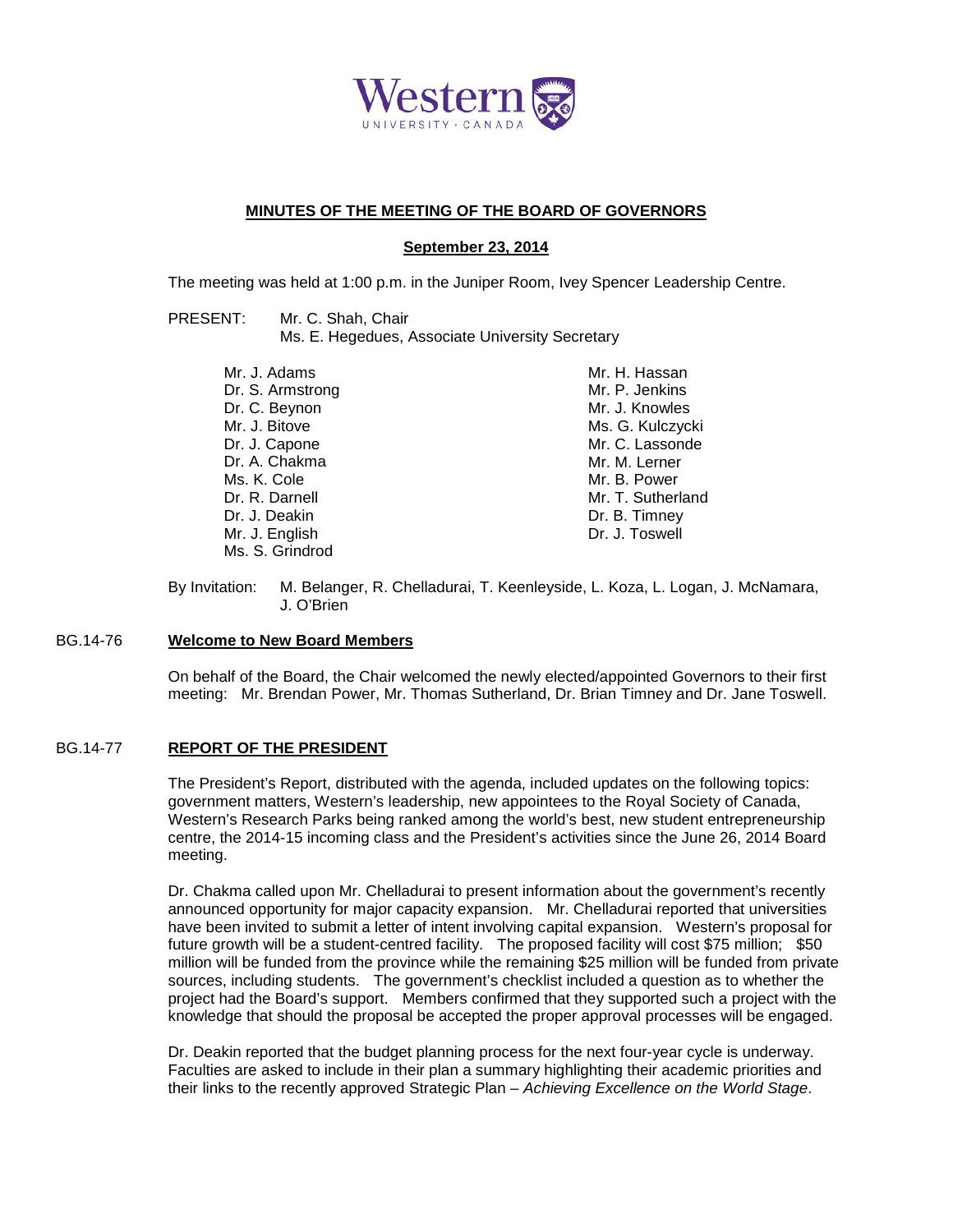Board of Governors September 23, 2014

## BG.14-78 **UNANIMOUS CONSENT AGENDA** [Appendix I]

It was moved by P. Jenkins, seconded by S. Grindrod,

That the 17 items listed in Appendix I, Unanimous Consent Agenda, be approved or received for information by the Board of Governors by unanimous consent.

CARRIED

# BG.14-79 **Minutes of the Previous Meeting**

The open session minutes of the meeting of June 26, 2014 were approved as circulated.

## **REPORT OF THE PROPERTY & FINANCE COMMITTEE** [Appendix II]

### BG.14-80 **Information Items Reported by the Property & Finance Committee**

The Report of the Property & Finance Committee, detailed in Appendix II, contained the following items that were received for information by unanimous consent:

- HBA Building Name Changes
- Dr. James Roth Research Chair in Musculoskeletal Measurement and Knowledge **Translation**
- Echo Chair in Rural Women's Health Research Name Change
- Research Chair in Better Kidney Health Name Change
- CIBC Chair in Human Capital and Productivity and CIBC Fellowships in Human Capital and Productivity – Extension
- Quarterly Financial Report (Operating Budgets)
- Ancillary Financial Report
- New and Revised Scholarships and Awards

## **REPORT OF THE SENIOR OPERATIONS COMMITTEE** [Appendix III]

#### BG.14-81 **MAPP 1.52 – Policy on Sexual Violence**

It was moved by J. Adams, seconded by B. Timney,

That the Board of Governors approve MAPP 1.52 – Policy on Sexual Violence, attached as Appendix III, Annex 1, to take effect upon approval.

Following a discussion regarding the Policy and the development of procedures, the Board was advised that the procedures will be brought back to the Board within six months for information.

## **REPORT OF THE AUDIT COMMITTEE** [Appendix IV]

## BG.14-82 **Audited Financial Statements – The University of Western Ontario**

It was moved by J. Knowles, seconded by C. Lassonde,

That the Board of Governors approve the draft audited combined financial statements for the University for the fiscal year ended April 30, 2014 (Annex 1, Tab 1).

#### CARRIED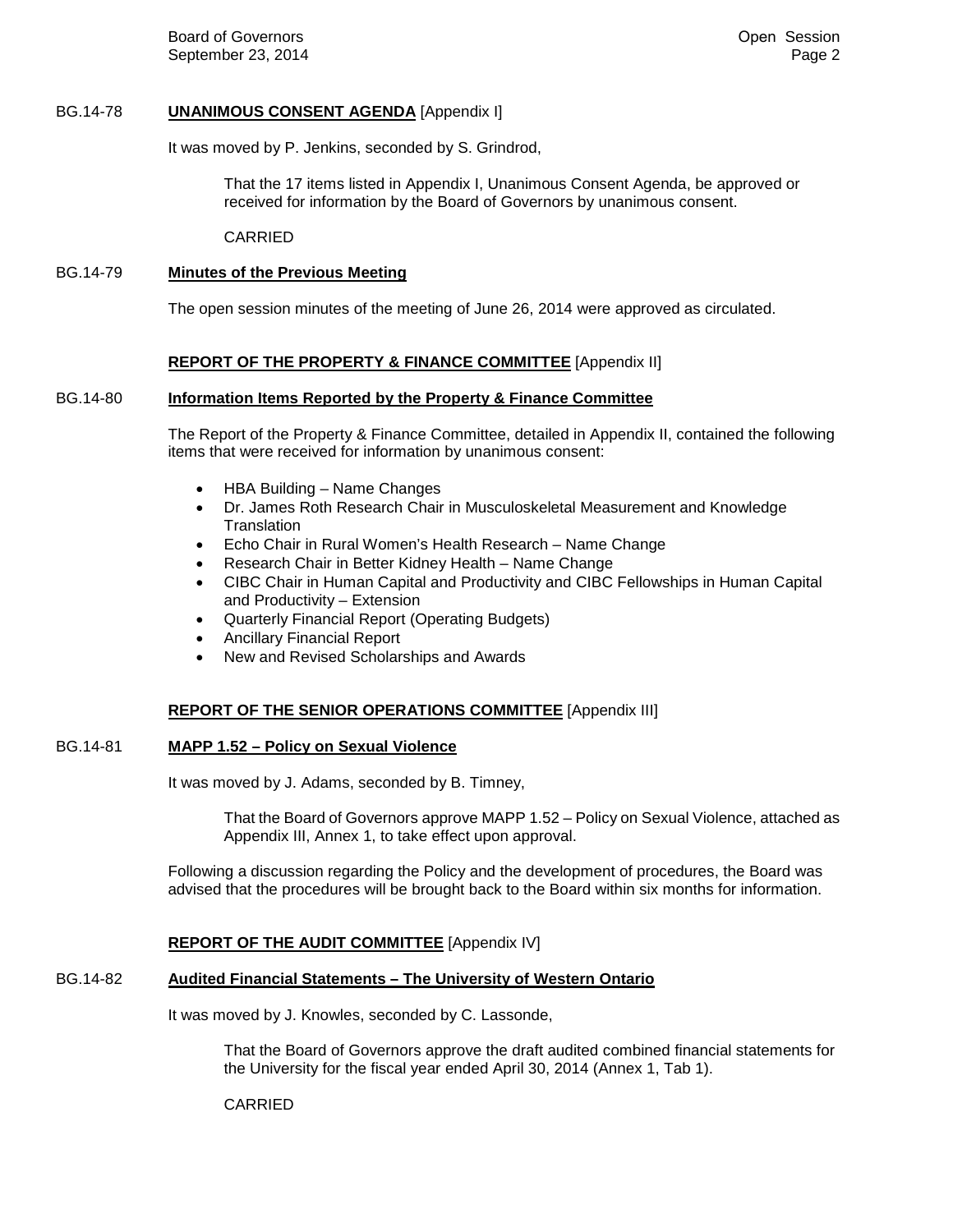## BG.14-83 **Financial Statements: Related Companies**

The Board received for information the financial statements for related companies and other organizations of The University of Western Ontario for the fiscal year ended April 30, 2014, detailed in Appendix IV, Annex 1.

### BG.14-84 **Retirement Income Fund Update**

The Board received for information an update on the Western Retirement Income Fund, detailed in Appendix IV, Annex 2. Ms. O'Brien reviewed the key features of the proposed RIF product. Client services will be enhanced, and of particular note, members will have access to retirement consultants with expertise in the field. Responding to questions about a communications plan, Ms. O'Brien said that meetings will be held with employee groups and RIF members over the next few weeks to provide as much information as possible and to receive feedback. The administration is aware that there are trust issues and different levels of understanding and that further development of the communications plan is a key priority.

### BG.14-85 **Information Item Reported by the Audit Committee**

The Report of the Audit Committee, detailed in Appendix IV, contained the following item that was received for information by unanimous consent:

• Harassment & Discrimination Matters Annual Report

## **REPORT OF THE FUND RAISING AND DONOR RELATIONS COMMITTEE** [Appendix V]

## BG.14-86 **Information Item Reported by the Fund Raising and Donor Relations Committee**

The Report of the Fund Raising and Donor Relations Committee, detailed in Appendix V, contained the following item that was received for information by unanimous consent:

• Quarterly Report on Fund Raising

## **REPORT OF THE MCINTOSH GALLERY COMMITTEE** [Appendix VI

## BG.14-87 **McIntosh Gallery Committee Annual Report 2013-14**

The Board received for information the McIntosh Gallery Committee Annual Report 2013-14, detailed in Appendix VI.

## **ITEMS REFERRED BY SENATE** [Appendix VII]

### BG.14-88 **Introduction of the Master in Management of Applied Science (MMASc) Program (Hub and Spoke Model)**

It was moved by P. Jenkins, seconded by S. Grindrod,

That, pending Quality Council approval, the Master in Management of Applied Science (MMASc) program be introduced in the School of Graduate and Postdoctoral Studies, effective September 1, 2014, as shown in Appendix VII, Annex 1.

CARRIED (by Unanimous Consent)